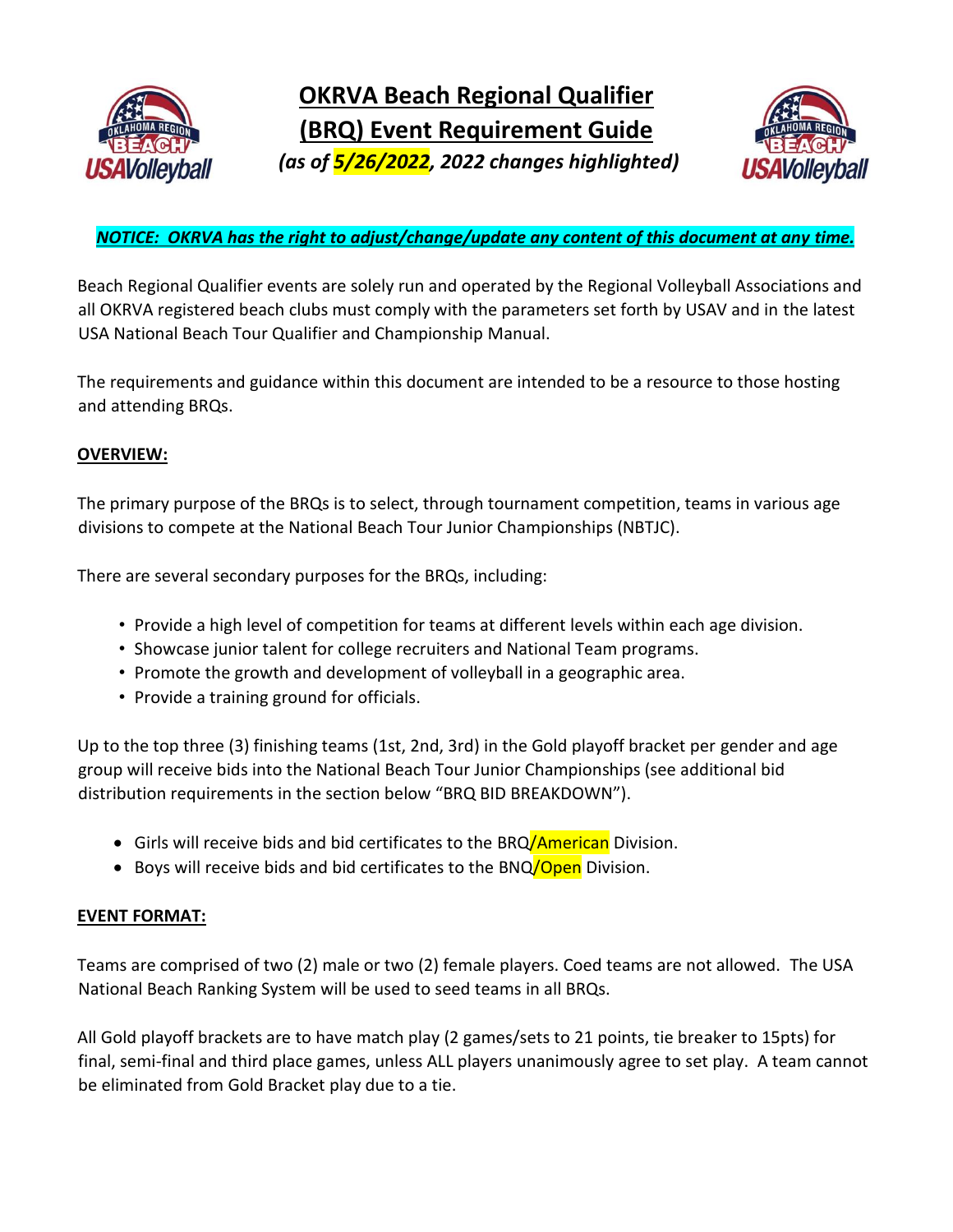• If ALL players make the decision to do set play instead of full match play, set play must be no less than one set to 21 points/win by two points/no cap.

Pool play is to have a minimum of one (1) set to 21 points/win by two points. Pool play may be capped.

In efforts to increase BOYS participation: if there are two (2) or less boys teams per division, then the following adjustments in format are permitted:

- 1. Combine boys' division age groups (12U & 14U, 14U & 16U, 16U & 18U) to create a minimum of three (3) team pools.
- 2. Combine the boys teams with the girls teams in the age group deemed appropriate by the tournament director.
	- a. This will not prevent the girls teams from making the playoffs or affect their seeding out of pool. Boys teams will not advance to a bracket that will compete for eligible bids, but may be place in a "non-bid" bracket.
- 3. The above mentioned are NOT rules but rather guidelines. If the host/director elects to follow these guidelines, they need to access the ability of the boys to determine which girls age/division would be most appropriate for the boys to compete in.

Tournament Directors are allowed to adjust game play (for safety concerns) before either pool play or before bracket play begins. Once play has started either for pool play or bracket play, the game format cannot change. If needed, for weather or other factors, events may opt to adjust start waves at any time during the day. All events being played in the evening must ensure adequate lighting is provided.

The Event Host is responsible for determining exact start times and notifying participants of any weather-related delays.

### **BRACKETPAL:**

BRQ event hosts shall utilize their own BracketPal account and are required to use BracketPal for registration and seeding, as well as creating pools and brackets. BRQ event hosts are also responsible for submitting results to the appropriate Zonal Representative for inclusion in the USAV Ranking System.

All BRQ events shall be seeded utilizing the USA National Beach Ranking System through SeedingPal/BracketPal. After players with seeding points in the system are seeded, players without points in the system should be seeded by random seeding (BracketPal includes this as an option).

### **TOURMANENT DIRECTOR:**

All BRQs must have a non-coaching Tournament Director facilitating the event. The Tournament Director may also be the Head Official (all Officials must be USAV Certified Officials).

### **HEAD OFFICIAL:**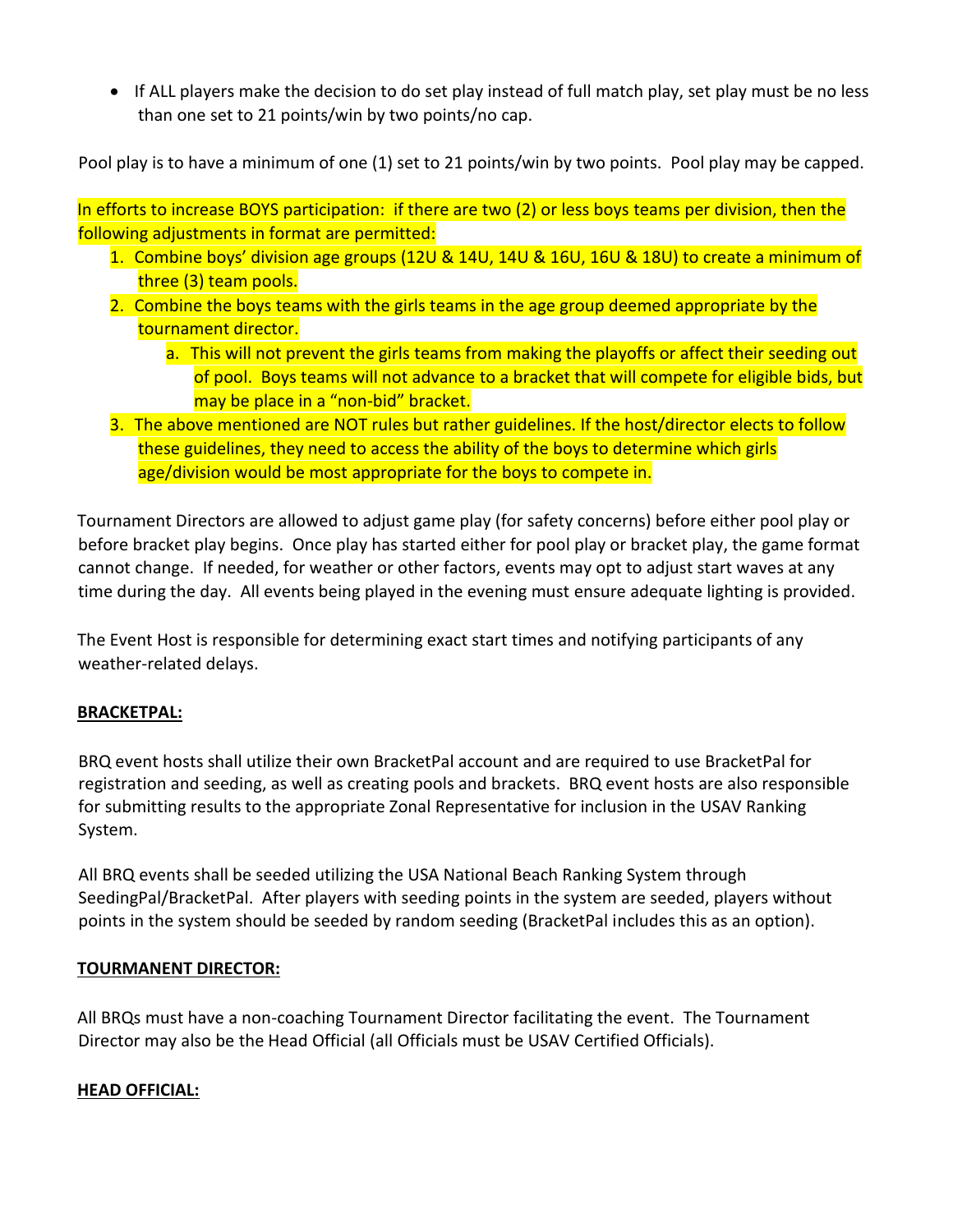OKRVA prefers that all BRQ tournaments provide a Head Beach Certified Official for the event. The Head Certified Beach Official will ensure all teams are following the rules of play. It is recommended that the Head Beach Official also act as the first referee for the final championship matches of each Gold Division playoff bracket.

Tournament host are responsible for working out agreements/payments with Officials to cover their event(s). There are several certified Beach Officials in our region. These two Officials are available and provided as a starting point:

- OKC Area: Phil Ledbetter (pledbetter@orangeconnection.org)
- Tulsa Area: Toni Slagle (toni.slagle@gmail.com)

Tournament Host are not obligated to use Phil and/or Toni as their Officials. Phil and Toni will provide contact information for alternative Beach Officials as needed.

# **BRQ SCHEDULE:**

BRQ Tournaments must be listed on the OKRVA Beach Schedule. Contact an OKRVA Beach Coordinator to list tournaments on the OKRVA Beach Schedule. OKRVA prefers BRQ Tournaments also be listed in the National Beach Tour Schedule, which will be done by the Region unless assigned back to the tournament director.

# **COURT REQUIREMENTS:**

The Molten Elite Beach Volleyball BV5000 is the official beach volleyball of USAV and will be used at all BRQs. No BV5000 replica balls allowed. A minimum of two (2) balls must be provided per court.

- 1. The playing court is a rectangle measuring 52'6" x 26'3", surrounded by a free zone, which is a minimum of 5' wide on all sides.
- 2. Free space for courts that are side by side is 9' from playing line to playing line.
- 3. Free space for courts that are end to end is 9' from end line to end line.
- 4. The free playing space is the space above the playing area, which is free from all obstructions.
- 5. The free playing space shall measure a minimum of 23' in height from the playing surface.
- 6. 2" court lines
- 7. 2" net tape
- 8. 2 antennas
- 9. Pole pads for standards
- 10. Minimum of 10" of sand depth

Any facilities unable to provide the above must contact the OKRVA Region office for approval of any exceptions to these requirements.

### **AWARDS & BID CERTIFICATES:**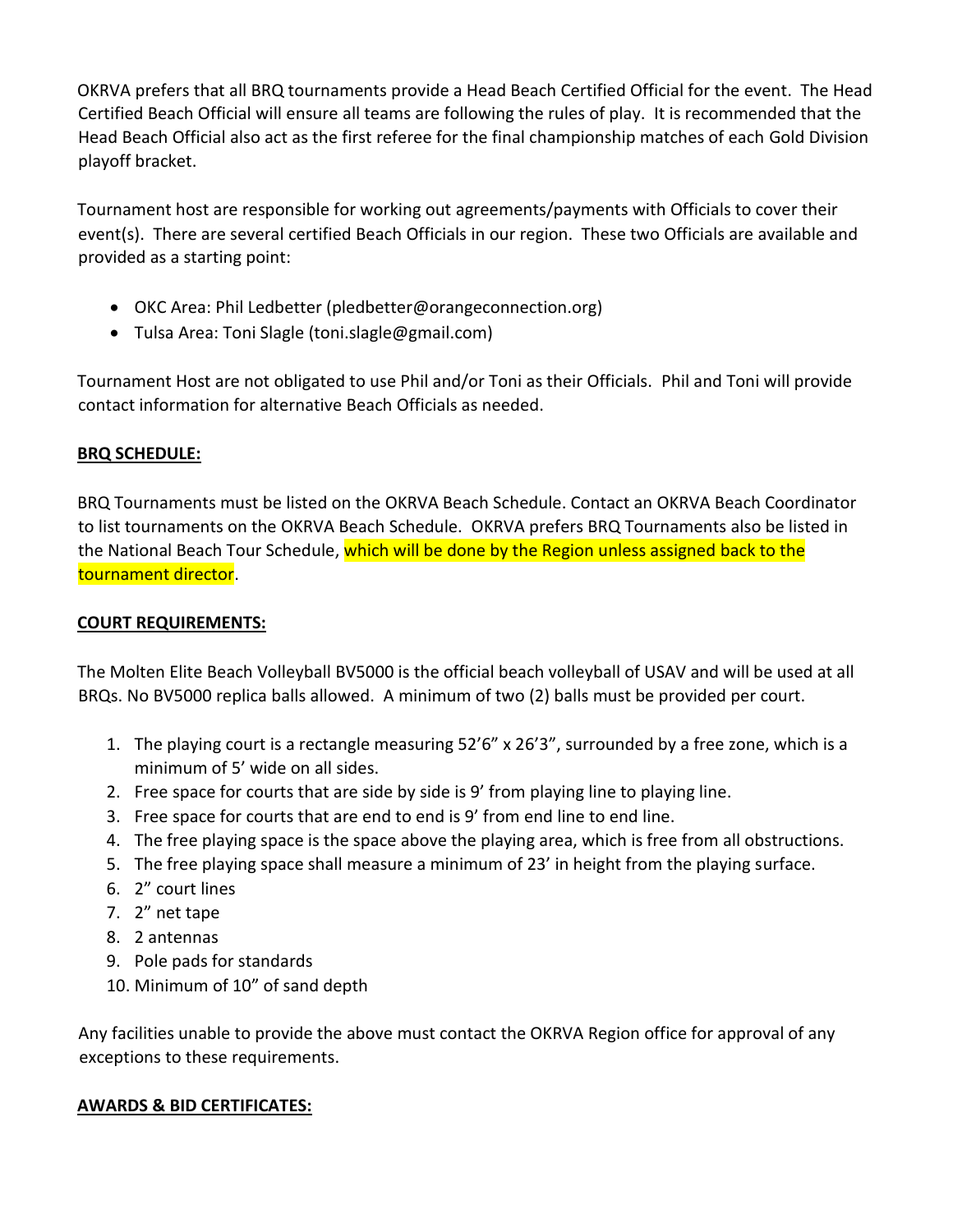Bid certificates must be given to both members of a team. You may contact the OKRVA Region office for assistance with obtaining the bid certificates.

Awards must also be given to both members of the top finishing teams in their respective age and gender division. The # of awards should be no less than the number of bids available at the event for the respective age and gender. The tournament host is responsible for providing the awards. The Bid certificates are not considered an award.

Results for BRQ events shall be submitted as designated on the USAV Ranking System website within 3-5 days of the event. Results for the Central Region must be submitted to Bertil Wamelink (bertil@hoavb.org) in the approved format - details can be found online with the USAV Junior National Beach Tour Manual.

### **BRQ BID BREAKDOWN:**

- A Player is eligible to earn multiple bids in different age divisions but can accept only ONE (1) bid for each age division.
- Bids are individual and are awarded to each player on a team that earned them.
- Up to the top three (3) finishing teams (1st, 2nd, 3rd) in the Gold playoff bracket, per gender and age group, will receive bids to the USA National Beach Tour Junior Championships. Bids may trickle down to 5th place teams.

OKRVA will provide bid certificates to tournament host. The tournament host must award bids to participants as follows:

• Minimum of 11 teams for girls/9 teams for boys = top three (3) finishing teams (1st, 2nd, 3rd) in the Gold playoff bracket, per gender and age group, will receive bids to the USA National Beach Tour Junior Championships. Bids may trickle down to 5th place^ teams. Must have a 3rd place playoff match.

> ^Trickle down will go in order of initial seed at the beginning of the event. [Ex: Of the final four 5th place teams, the bid will first trickledown to the team that was seeded highest at the start of the event. If this team declines the bid, the offer would go to the next highest seeded team prior to the event and so on.]

- Minimum of  $8$  teams for girls/6 teams for boys = top two (2) finishing teams (1st, 2nd) in the Gold playoff bracket, per gender and age group, will receive bids to the USA National Beach Tour Junior Championships. Bids may trickle down to 3rd place, but must have a 3rd place match.
- Minimum of 5 teams for girls/3 teams for boys = top finishing team (1st place) in the Gold playoff bracket, per gender and age group, will receive bids to the USA National Beach Tour Junior Championships. Bid may trickle down to 2nd place team.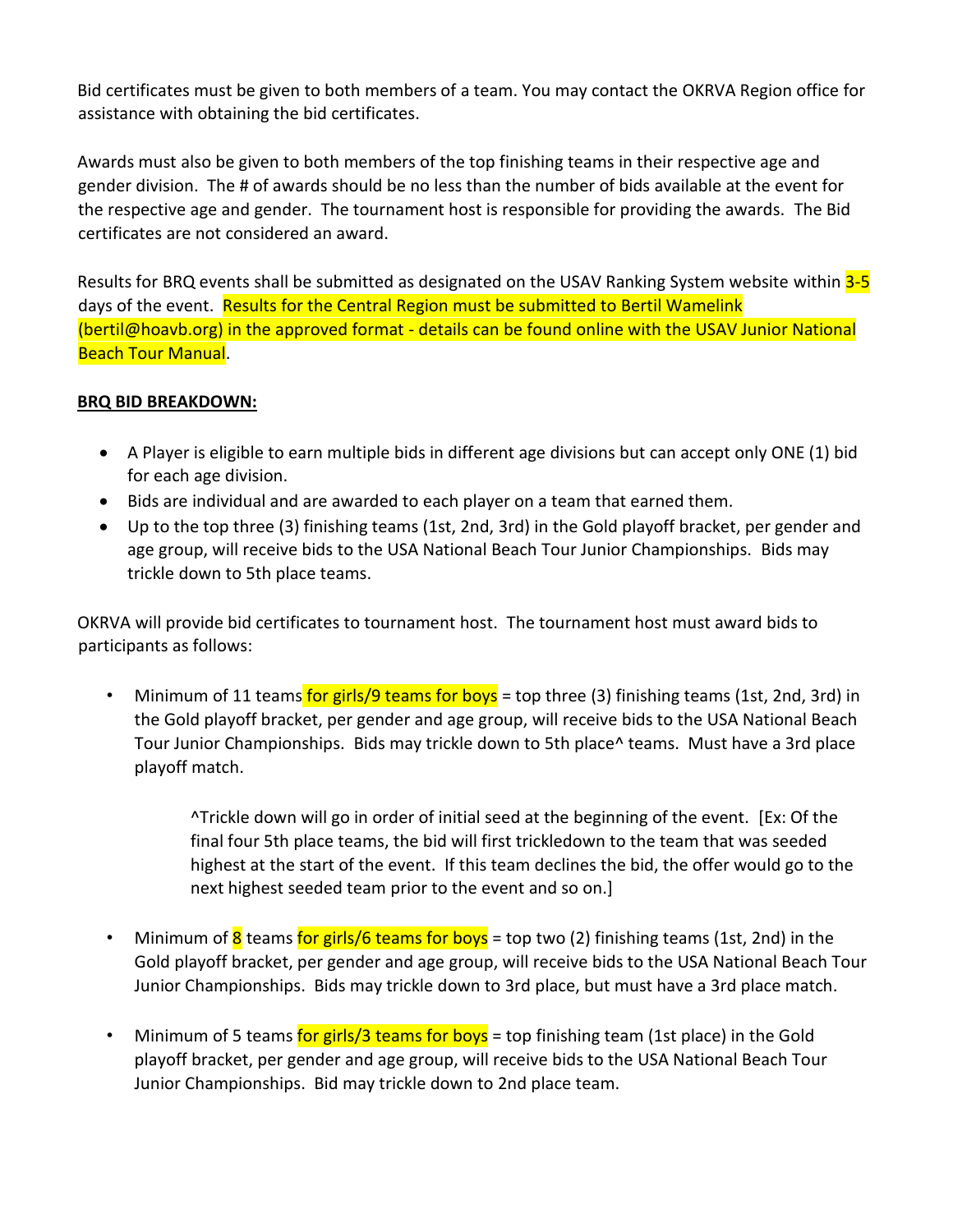Bids trickledown only when a "Team", not individual player of a team, either declines the bid or has already earned a bid. If one of the players of the team accepts the bid, the remaining individual bid does not trickle down. Bids may only trickle down for the current event taking place and may not be used at other BRQ events.

Any eligible players that do NOT earn a bid to USAV JBN, but are interested in participating, should contact the Region office for additional information.

### **FACILITY REQUIREMENTS:**

- 1. Must provide adequate restrooms
- 2. Must provide water for competitors, official(s), and staff

Any facilities unable to provide the above must contact the OKRVA Region office for approval of any exceptions to these requirements.

### **DRESS CODE/ATTIRE:**

Uniforms are not required. However, matching color bottoms and tops are encouraged. All athletes are REQUIRED to wear a top, for girls it must cover the entire midsection when standing, and bottoms such as spandex, shorts or leggings. No bikinis will be permitted for any team. Boys must wear tank tops or tshirts that cover the entire midsection when standing and bottoms such as swim trunks, surf shorts, or volleyball shorts. No brief type swim trunks.

### **EVENT MEMBERSHIP REQUIREMENTS:**

All adults (18 and above) contracted to be present during the event must be verified as having a current USAV membership, current SafeSport-Trained, and cleared USAV background check. This includes, but is not limited to, all event staff, medical personnel, photographers, officials, and arbiters.

All participants that are 18 years of age on the day of the event or turn 18 during the competition must complete the SafeSport Training course.

# **SAFETY STANDARDS FOR INCLEMENT WEATHER, ADDITIONAL INFORMATION:**

Please refer to the latest USA National Beach Tour Qualifier and Championship Manual for safety standards for inclement weather, and for additional guidance.

### **OTHER HELPFUL LINKS/SITES:**

USAV Manual: https://okrva.com/wp-content/uploads/2022/04/2022-USAV-JBTQ-Manual.pdf USAV JBNT:<https://usavolleyball.org/compete/usavolleyball-beach-tour/> OKRVA: [https://okrva.com](https://okrva.com/) (see Beach menu) BracketPal/SeedingPal: [https://usav.bracketpal.com](https://usav.bracketpal.com/) | <https://usav.seedingpal.com/home>